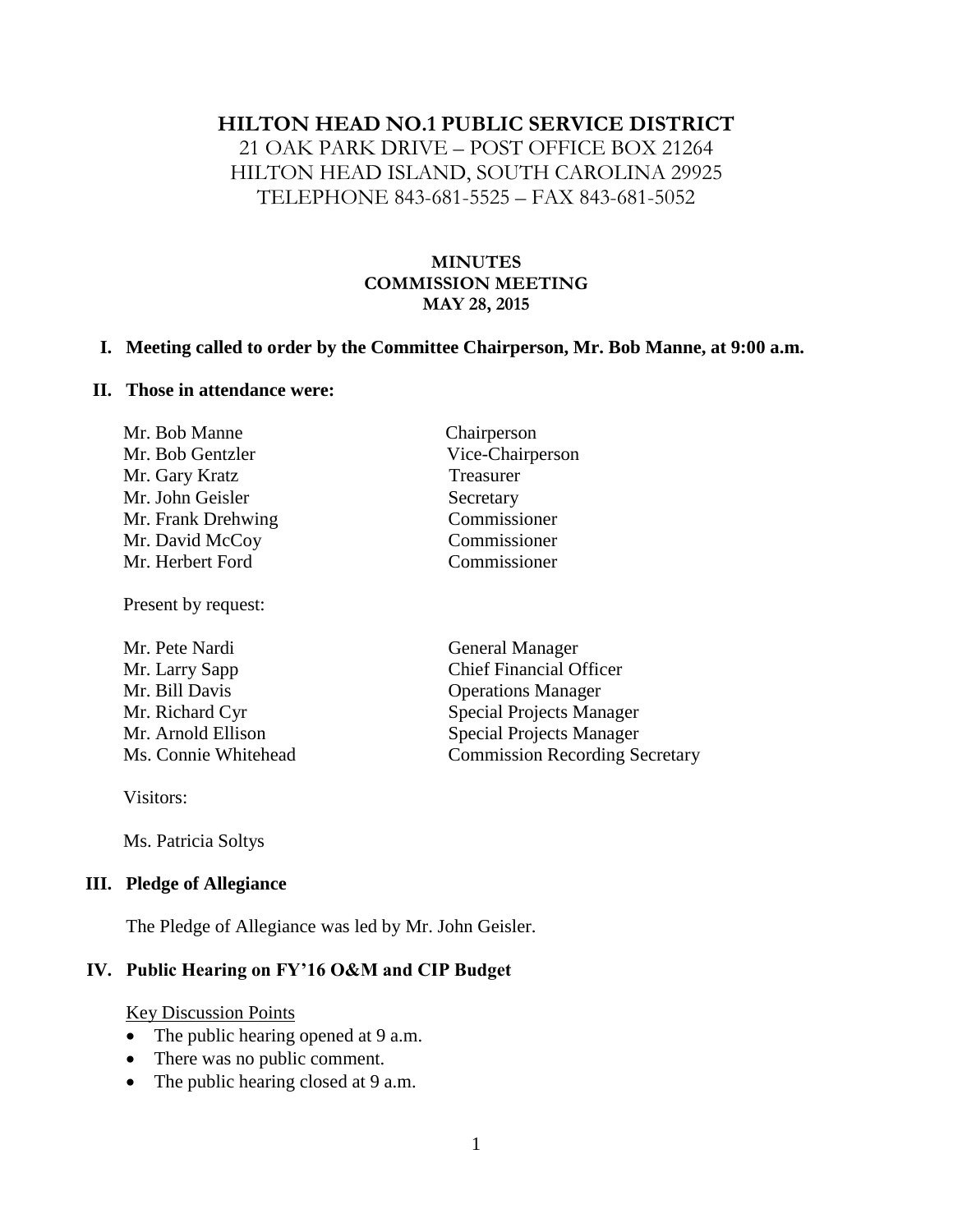#### **V. Draft Minutes of the April 28, 2015**

#### Action

 Mr. Geisler moved to adopt the minutes of the April 28, 2015, regular meeting as presented. Mr. Drehwing seconded. The motion passed unanimously.

#### **VI. Public Comment on Non-Agenda Items**

None

# **VII. FY'16 O&M and CIP Budgets**

#### Key Discussion Points

- Staff presented the draft FY'16 O&M and CIP budgets, which reflect an aggressive FY'16 Staff Work Plan that addresses key initiatives laid out in the FY'16 Strategic Goals and Directives adopted by the board.
- Sewer Summit IV was held on May 14. The PSD and Town must now work together on prioritizing, financing and implementing sewer projects.
- The PSD has an opportunity to refinance its Series 2006 Revenue Bonds, with a potential interest expense reduction of \$1.2 million. Staff has been authorized by the board to pursue options for achieving the refinancing with a September 2015 target date. Staff recommendations will be brought before the Finance Committee in June.
- The preliminary engineering report (PER) for ASR II has been completed and submitted to the State Revolving Fund. The PSD must now address facility siting and design and a project implementation schedule.
- The proposed CIP includes enhancements to the cyber and physical security of the PSD and its information. The plan also includes implementation of a mobile workforce system.
- Some highlights from the proposed budgets are:
	- o Operating Revenues are estimated to increase \$614,900 from FY'15.
	- o Operating Expenses including depreciation are projected to decrease by \$20,600.
	- o Non-operating Revenues are estimated to increase by \$96,800.
	- o Non-Operating Expenses are estimated to increase \$196,170.
	- o Change in net position before capital contributions are projected at a deficit of \$61,870.
	- o Cash flow is projected to increase by approximately \$149,449.
	- o CIP projects are estimated at \$990,000. Of this total, \$525,000 are related to decision package items.
- The change in assessed county property values results in a proposed change in the millage rate to 7.49.
- The Finance Committee and staff recommend adoption of the draft FY'16 O&M and CIP Budgets and the proposed millage rate.

#### Action

 Mr. Geisler moved to adopt the O&M and CIP budgets as presented and the proposed millage rate. Mr. Gentzler seconded. The motion passed unanimously.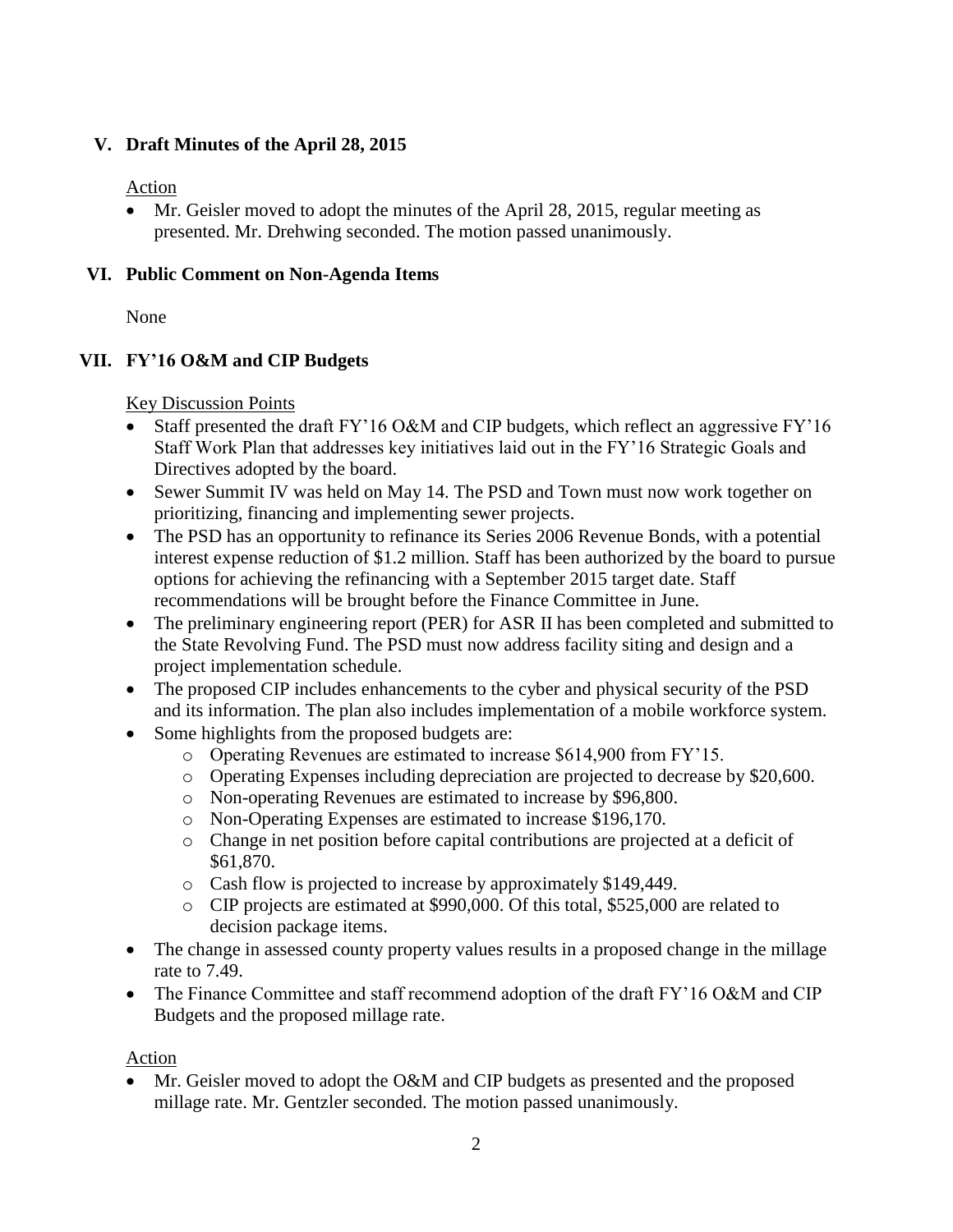# **VIII. Auditor Engagement Letter**

#### Key Discussion Points

- At its most recent meeting, the Finance Committee reviewed the auditor engagement letter.
- The Committee recommends continuing with the same auditor, given the strong working relationship between the firm and the PSD over the last several years.

# Action

 Mr. Geisler moved to engage with Robinson Grant Co. for completion of the FY'15 audit. Mr. Dave McCoy seconded. The motion passed unanimously.

# **IX. BJWSA Purchased Water Agreement**

# Key Discussion Points

- At the last Water Supply Committee meeting, the Committee reviewed the BJWSA purchased water agreement.
- The draft contract has not been revised since April, when the board last reviewed it.

# Key Discussion Points

 Mr. Drehwing moved to adopt the proposed BJWSA Purchased Water Agreement as presented. Mr. Gentzler seconded. The motion passed unanimously.

# **X. Commissioner and Committee Reports**

# **A. Finance Committee**

Key Discussion Points

- The Committee will be reviewing the PSD's rate structure to determine whether current rates are in line with current costs.
- The Committee will also review the water and sewer capacity fees.

# **B. Planning and Operations Committee**

# Key Discussion Points

- The Committee met May 8 in preparation for Sewer Summit IV and again on May 22 to review output.
- The Committee is working to draft an overview of what a town commitment would look like to be sent to the Town within 30 days of the summit.
- Each commissioner voiced their takeaways:
	- o Herbert Ford found the summit to be a well done and productive.
	- o John Geisler said the content and public participation was excellent. He feels the video of septic conditions at Sam Frazier Retreat will serve as a motivator for Town to expand sewer service.
	- o Mr. Kratz felt it was an excellent meeting and he was pleased with the overall response from the Town and public.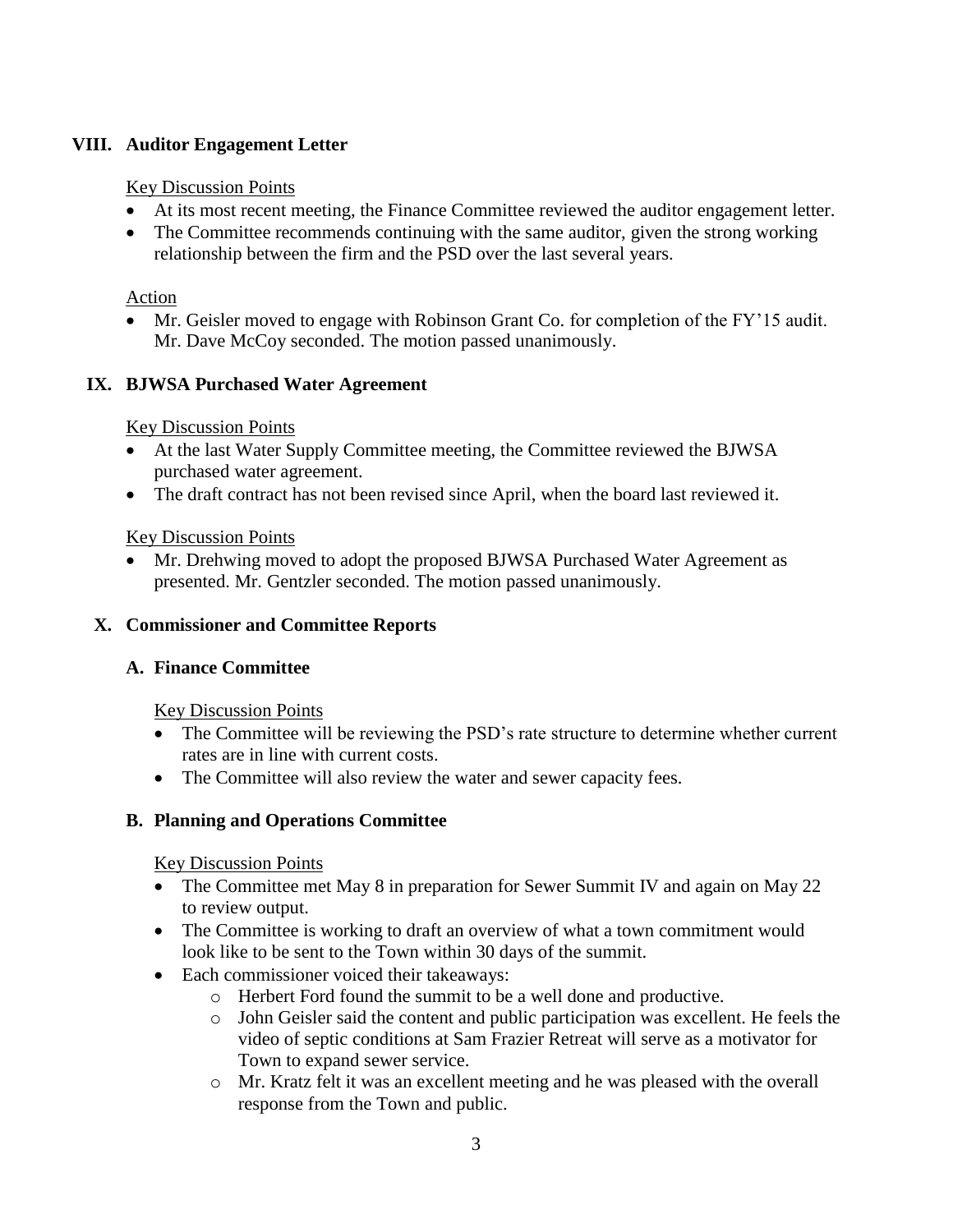- $\circ$  Mr. Gentzler was pleased with the summit, but in the future, he would like the PSD to conduct more informational public meetings leading up to the summit.
- o Mr. Manne stated that the high level of public participation was key to the success of the summit. He also feels the PSD was well prepared.
- o Mr. Drehwing was impressed with the presentation showing that septic systems are not suitable for our area. He commended Mr. Nardi on an excellent presentation and is pleased with Town Council's response.
- o Mr. McCoy was pleased with the positive interaction among the PSD, Town and public. He was surprised by the mayor's remark that sewer needs to be extended to "anyone who wants it." It seems to take a step back and leave a loophole for the Spanish Wells gated community to opt to continue with septic tanks.

# **C. Long Range Water Supply Planning Committee**

# Key Discussion Points

- The PSD is operating with one RO well right now.
- The Windmill Harbor tie-in is complete.
- With the three raw water pumps, the PSD can deliver 6 mgd, which is much more than anticipated.
- The Committee will review the need for ASR II.

# **D. Community and Personnel Relations Committee**

# Key Discussion Points

• The Committee has no formal report at this time.

# **XI. General Manager's Report**

# Key Discussion Points

- In a recent survey of local water utilities by Mount Pleasant Waterworks, the PSD's customer-to–employee ratio of 339 customers per employee is tops.
- BJWSA will increase the wholesale water rate by two cents effective July 1. This increase represents less than \$8,000 in additional purchased water expense in the FY'16 budget.
- The Annual Water Quality Report is complete and on the PSD website.
- PSD staff met with representatives from Palmetto Hall POA, Heritage Golf, and Town staff to clarify responsibilities of each group in relation to the recycled water wetlands, stormwater management, and the property maintenance in the community.
- The AMI conversion will most likely be complete by the end of June.
- Rehab of Heron Lakes sewer pump was completed as an FY'15 CIP project.
- Gumtree Sewer project will begin on June 8. Customers have been notified and a drop-in open house will be held on June 4 from  $4$  p.m.  $-6$  p.m.
- Senate Bill 0011 which would require that the agenda of a public body cannot be amended later than 24 hours before the meeting except by a two-thirds vote of the body is in the Senate Conference Committee.